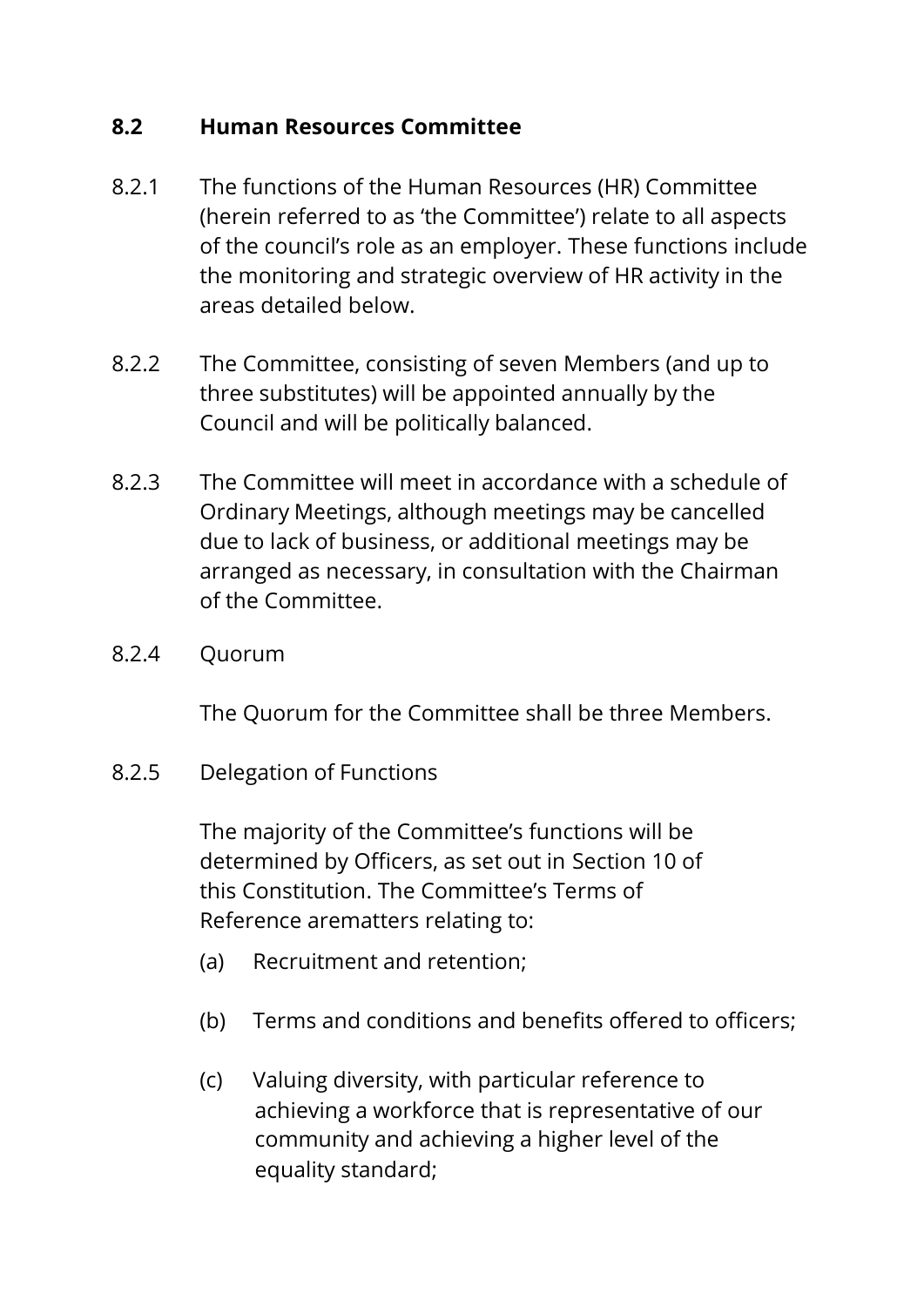- (d) Officer relations issues, including disputes;
- (e) HR services, including definition of processes and implementation of timetables;
- (f) Learning and development, with particular reference to developing officers to ensure that we have the relevant skills to achieve our corporate priorities;
- (g) Absence management;
- (h) The means by which officers' performance should be managed, using performance development reviews (PDRs) and competencies and/or other processes as available;
- (i) The approval and implementation of new and revised HR policies as developed;
- (j) Consideration of current, future and potential initiatives and developments in HR thinking and best practice;
- (k) Overseeing the implementation and co-ordination of the Member training programme;
- (l) Acting as the council's steering group to advise it in relation to the discharge of its responsibilities for health and safety by:
	- providing a focus for the consideration of health and safety matters;
	- monitoring the steps taken within the council to ensure the health and safety of its stakeholders; and